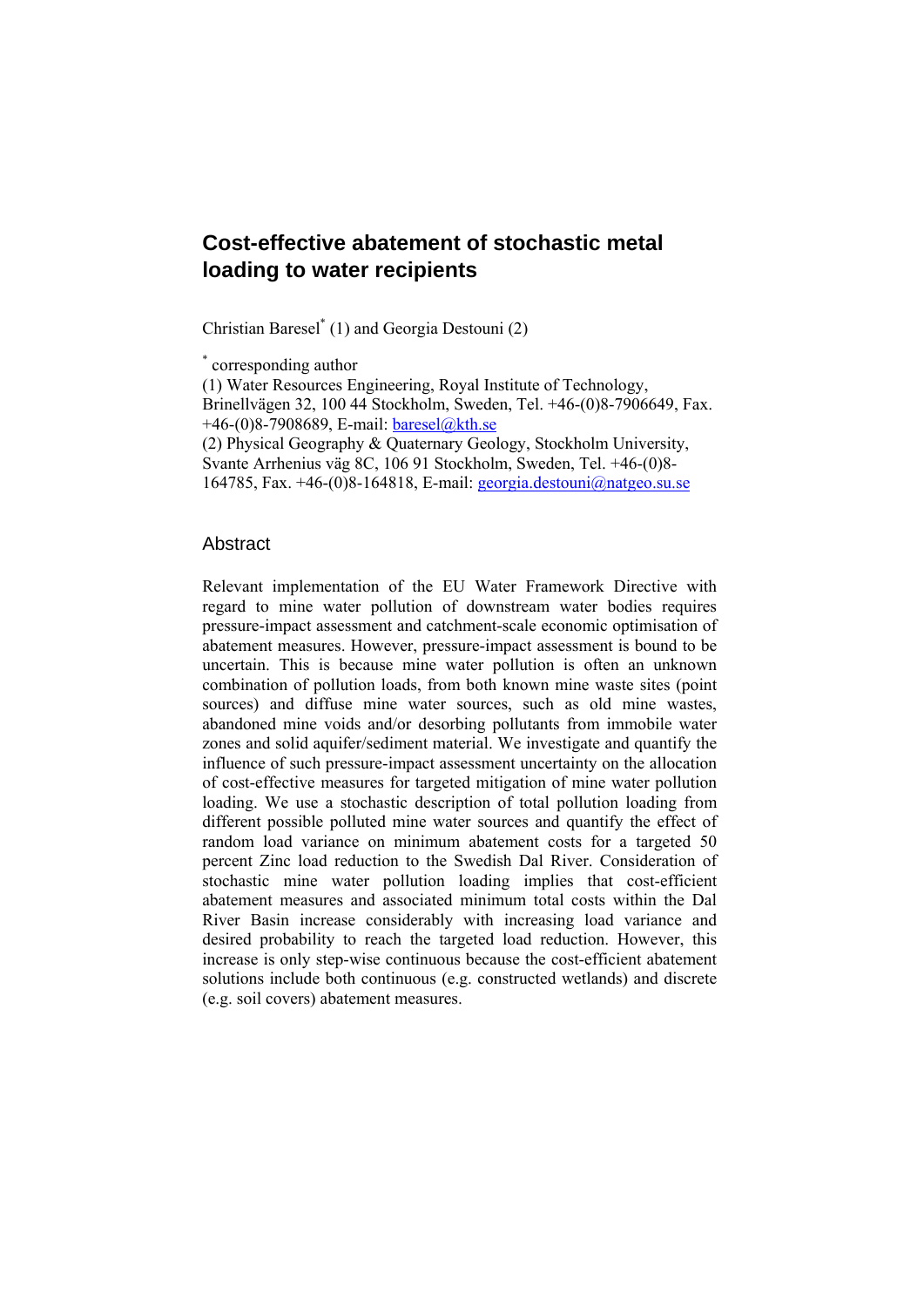## 1 Introduction

Mine water, here defined as water flowing through mine waste deposits and abandoned mine voids, constitutes a pollution source for various water environments within a catchment (groundwater, streams, lakes), as well as for hydrologically connected coastal and marine waters. In the Swedish Dal River catchment, for instance, heavy metals from extensive historic and ongoing mining activities are considered to be major pollution sources, not just to the Dal River, but also to the Baltic Sea (Hartlén and Lundgren 1990; HELCOM 1993; Lindeström 1999; Svensson 1988).

The impact of all significant water pollutants, including pollution of downstream water bodies by heavy metals, acidity and sulphate from mine water, has to be investigated according to the EU Water Framework Directive. Efficient abatement of such downstream water pollution also requires a catchment-scale economic optimisation of several different possible abatement measures (Baresel et al. 2003, 2004; ERMITE Consortium 2004). The required pressure-impact and economic abatement efficiency assessment, however, will commonly have to include consideration of uncertain pollution loads. These uncertainties principally arise from diffuse sources, which may include abandoned mine wastes and voids (e.g., Wood et al. 1999; Younger, 2003; Younger et al. 1997), and also slowly-released pollution from previously sorbed metals on aquifers / sediment material and relatively immobile groundwater zones (e.g., Berglund et al. 2003; Malmström et al. 2000, 2004).

As a consequence of uncertain stochastic pollution loads, catchmentscale economic optimisation of abatement measures for water pollution also becomes uncertain. Both optimal measure allocation and associated minimum abatement costs may change considerably for different desired probabilities of abatement success (e.g., Gren et al. 2000, 2002). In this paper we therefore investigate and quantify the influence of stochastic mine water pollution loads and pressure-impact assessments on costeffective abatement measure allocation on catchment scales. We use a stochastic description of total pollution loading from different possible sources of polluted mine water, and quantify the effect of random load variance on minimum abatement costs for a targeted 50-percent Zinc load reduction to the Dal River, Sweden.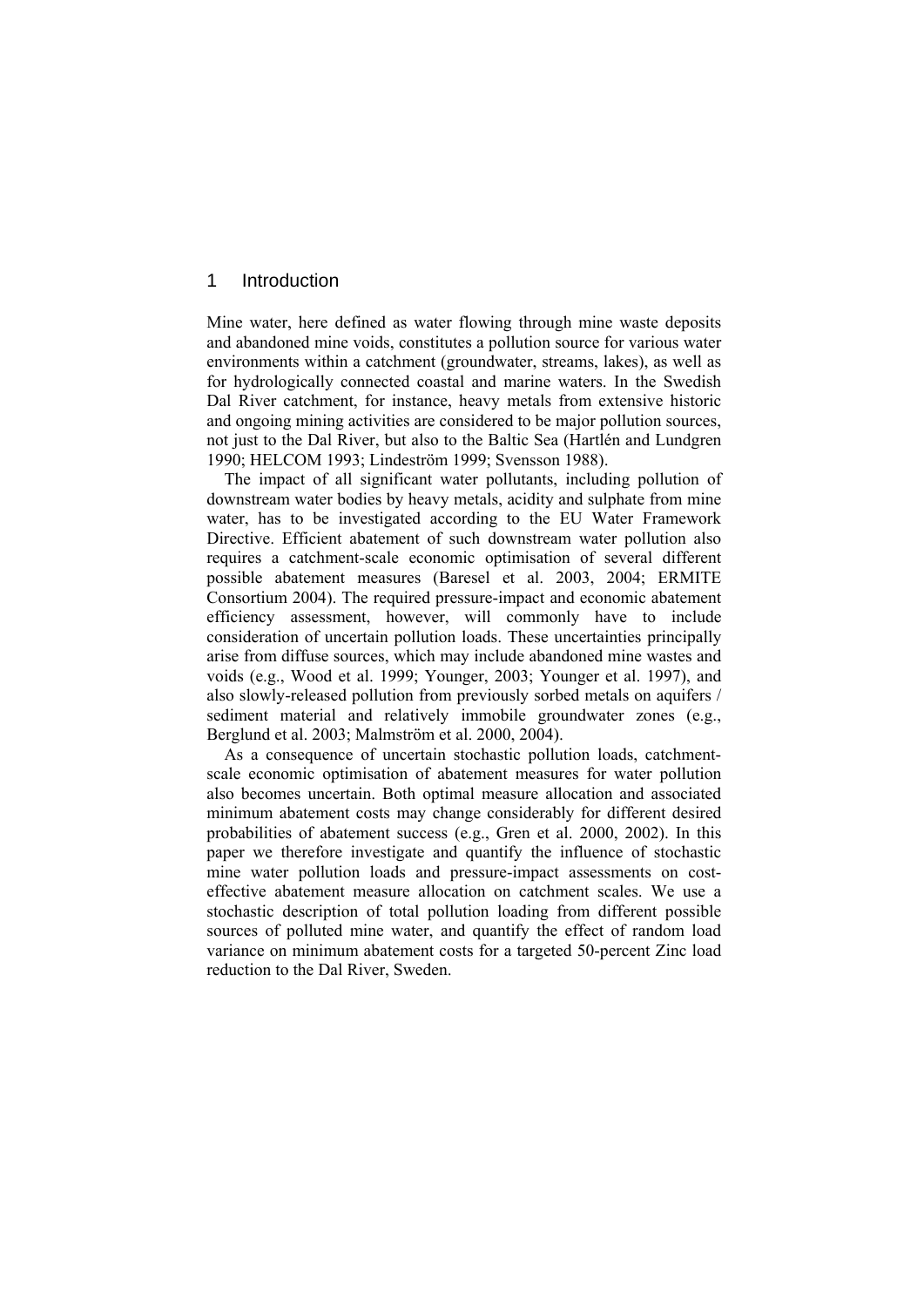## 2 Materials and methods

The Dal River catchment, with an area of 30 000  $km^2$ , is located in the Bergslagen region of Sweden. Extensive historic and ongoing mining activities are primarily associated with the Falun and Garpenberg regions (Fig. 1). As a consequence there is considerable leaching of metals to the Dal River (Lindeström 1999; Hartlén and Lundgren 1990; Svensson 1988) and through the river to the Baltic Sea (HELCOM 1993).



**Fig. 1.** Location map of the Dal River catchment.

Specific deterministic studies of the cost-efficient allocation of abatement measures and associated minimum total costs for targeted heavy metal load reductions to the Dal River have been carried out by Baresel et al. (2003, 2004) and ERMITE Consortium (2004). These studies have been based on quantitative estimates of metalliferous discharges from assumed deterministically known mine waste deposits and diffuse sources within the Dal River catchment (Fällman and Qvarfort 1990; Lindeström 1999; Hartlén and Lundgren 1990), and natural attenuation of metals loads within each sub-catchment (see Table 1). These studies used hypothetical abatement techniques (e.g. soil and water covers, constructed wetlands) in an economic model to determine how water quality objectives (i.e. 50% Zn load reductions) could be met cost effectively in the Dal River. In this article we extend this modeling approach by also considering the possible stochastic (i.e. not deterministically known or fully understood) contributions to the Dal River metal load, both in the current and in future post-abatement scenarios.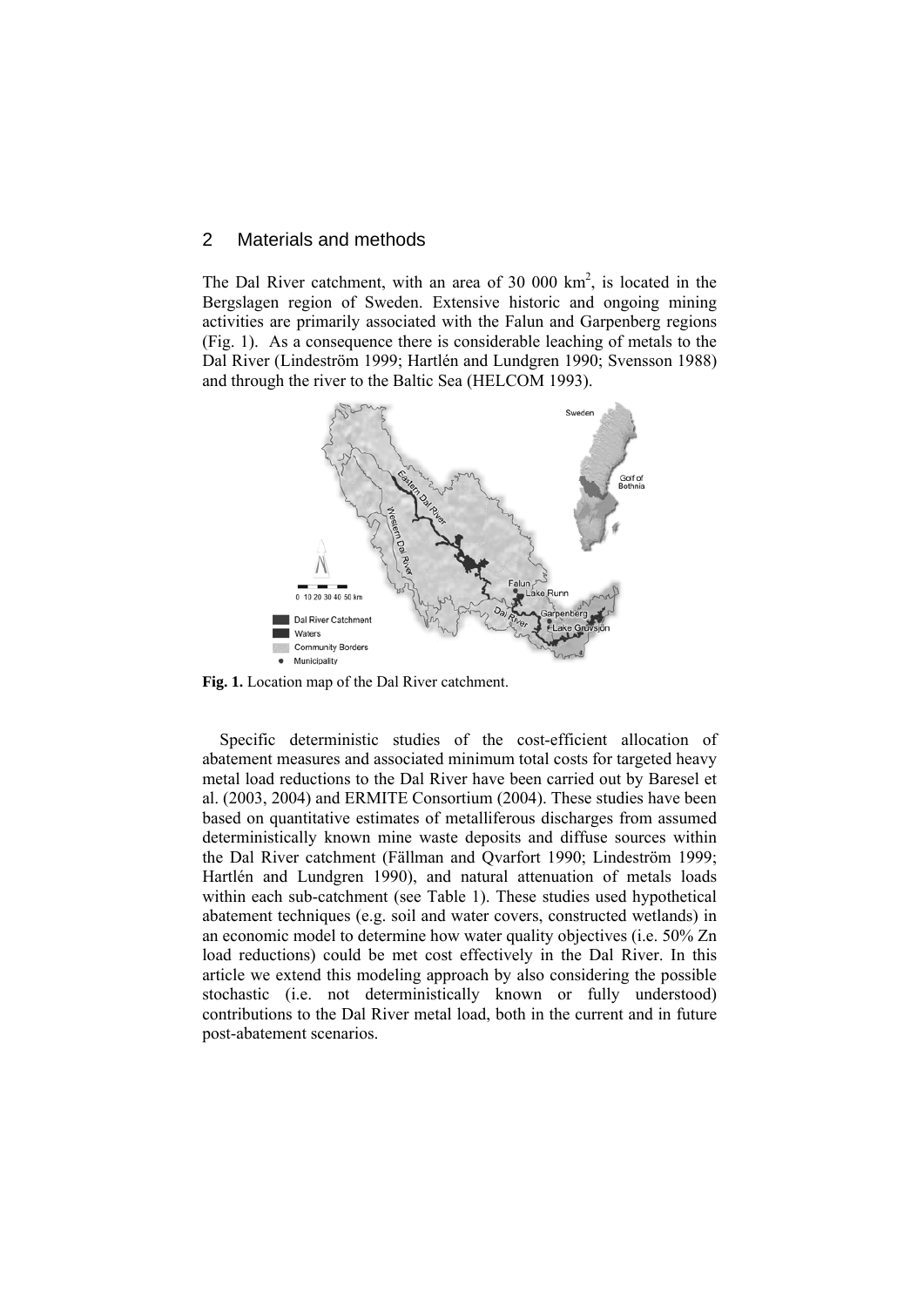**Table 1.** Estimates of main sources of metal loads into the Dal River for the two considered dominating sub-catchments, Falun and Garpenberg, in terms of estimated total leakage from known mine waste sites (referred to as point leakage, L<sub>Pm</sub>), and estimated leakage from unknown sources and loading from upstream areas (referred to as diffuse leakage,  $L_{Dm}$ ). Furthermore, the table lists reported estimates of the natural attenuation of metal loads within each sub-catchment  $(1-\alpha_m)$ .

|                                                                          | Parameter      | Metal   |       |        |
|--------------------------------------------------------------------------|----------------|---------|-------|--------|
|                                                                          |                | Zn      | Cd    | Cu     |
| Sub-catchment Falun, $m = 1$                                             |                |         |       |        |
| Leakage from known mine waste<br>deposits [kg $yr^{-1}$ ] <sup>(a)</sup> | $L_{p_1}$      | 289 600 | 363.0 | 15 720 |
| Diffuse metal leakage [kg $\text{yr}^{-1}$ ] <sup>(a)(b)</sup>           | $L_{D1}$       | 31 250  | 92.7  | 1820   |
| Natural attenuation factor $[\%]$ <sup>(c)</sup>                         | $1 - \alpha_1$ | 25      | 49    | 45     |
| Sub-catchment Garpenberg, $m = 2$                                        |                |         |       |        |
| Leakage from known mine waste<br>deposits [kg $yr^{-1}$ ] <sup>(d)</sup> | $L_{p}$        | 6031    | 8.04  | 138.4  |
| Diffuse metal leakage [kg yr <sup>-1</sup> ] <sup>(e)(b)</sup>           | $L_{D2}$       | 587     | 2.38  | 96.6   |
| Natural attenuation factor $[\%]$ <sup>(c)</sup>                         | $1 - \alpha_2$ | 37      | 71    | 91     |

(a) From Hartlén and Lundgren (1990), including the sites Kiesbränder, North Industry, Slag fills and heaps, Korsgården, Nya Sandmagasinet, Oxide paint materials, Gruvområdet, Gamla Berget and Galbergsmagasinet (covered) (b) From Lindeström (1999), including upstream sources, natural depositions, soil loads, water treatment plants

(c) From Hartlén and Lundgren (1990), and Lindeström (1999)

(d) From Fällman and Qvarfort (1990); Länsstyrelsen Dalarna Län (2001),

including the sites Herrgården, Järnvägsbanken, Odalfältet, Tappdammarna,

Östra magasin, Västra Sandmagasin and Lilla Bredsjön

(e) From Hartlén and Lundgren (1990)

The basic modeling approach of Baresel et al. (2003, 2004) and ERMITE Consortium (2004) considers  $i=1,...,I$  different mine waste sites located within sub-catchments m=1,…,M of an entire main river basin. For each mine waste site, there are  $j=1,\ldots,J$  different possible site-specific measures for water pollution abatement, yielding a pollutant emission reduction by  $X_m^{ij}$  at the considered mine waste site at a cost of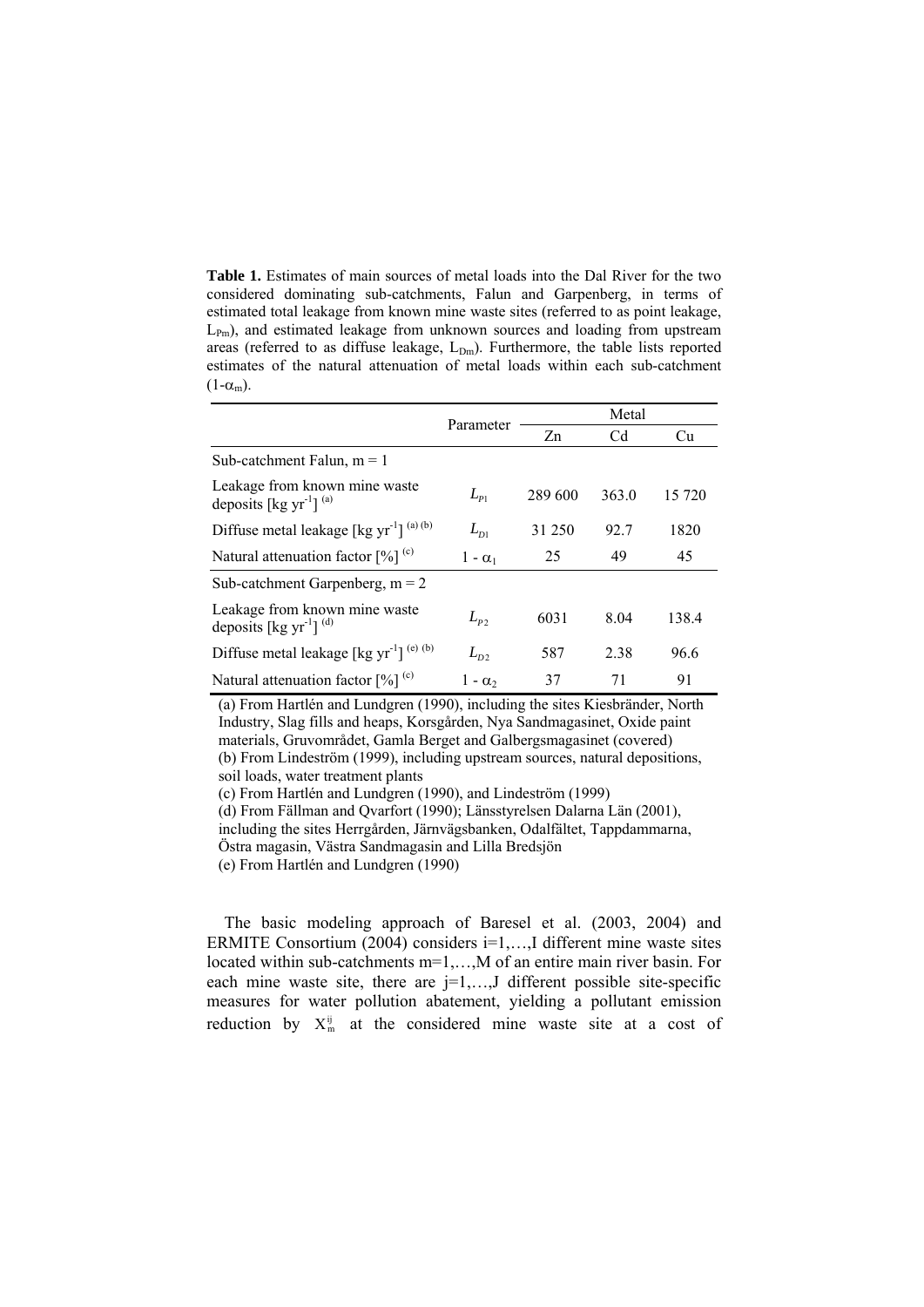$\sum_{ij} C_m^{ij} (X_m^{ij})$ . Additionally, possible downstream-located abatement measures, such as wetland construction, for instance, directly at the Dal River compliance boundary, may yield a pollutant load decrease  $\widetilde{X}_m$ , at a cost that depends on the constructed wetland area  $A_m$ ,  $C_m(A_m)$ , at that compliance boundary (water recipient).

Total pre- and post-abatement pollutant load, L'm, in each subcatchment m is determined partly from source emissions  $L_{Pm}$  that originate from known mine waste sites i, and partly from source emissions ' $L_{\text{Dm}}$  from diffuse pollution sources within a sub-catchment and upstream sub-catchments. Furthermore, natural pollution attenuation that may occur along pollutant transport paths from source to compliance boundary is also used to determine  $L<sub>m</sub>$  and  $L<sub>m</sub>$ , and is quantified by sub-catchment-specific delivery coefficients  $\alpha_m$  based on reported estimates (Table 1).

The deterministic cost-minimization problem for going from pre- to post-abatement pollution loads that achieve regulatory compliance is then given as:

$$
\operatorname{Min}_{X_m^{ij}A_m} \sum\nolimits_m \left[ \sum\nolimits_{ij} C_m^{ij} \left( X_m^{ij} \right) + C_m \left( A_m \right) \right] \tag{1}
$$

subject to

$$
L = \sum_{m} \left[ \alpha_{m} \left( L_{Pm}^{'} + L_{Dm}^{'} - \sum_{ij} X_{m}^{ij} \right) - \widetilde{X}_{m} \right] = \sum_{m} L_{m} \le L^{*}
$$
 (2)

with L and Lm being total and sub-catchment-specific post-abatement load, respectively, from all sub-catchments m and  $\hat{L}^*$  being the regulatory compliance target. However, uncertain pollution loads from both point and diffuse mine water sources are more rationally described by stochastic pollution loads, not least due to the uncertain, stochastic nature of pollution delivery coefficient,  $\alpha_m$ . Assuming such stochastic delivery coefficients  $\alpha_m$ leads to that resulting pre- and post-abatement pollutant loads,  $L<sub>m</sub>$  and  $L<sub>m</sub>$ , from each sub-catchment m are also stochastic and defined by their expected values  $E(L_m) = E(\alpha_m) \times (L_{pm} + L_{bm}$  and  $E(L_m) = E(\alpha_m) \times (L_{pm} + L_{bm} - \sum_{ij} X_{ij}^{ij}) - \widetilde{X}_m$ , respectively.

The cost minimization model (1) is then stochastically expressed as:

$$
Prob\left(\sum_{m} L_{m} \le L^{*}\right) \ge \beta \tag{3}
$$

with β being the desired/required probability to reach the targeted load L\* . This stochastic constraint may be replaced by a deterministic equivalent, as described by Charnes and Cooper (1964), for example: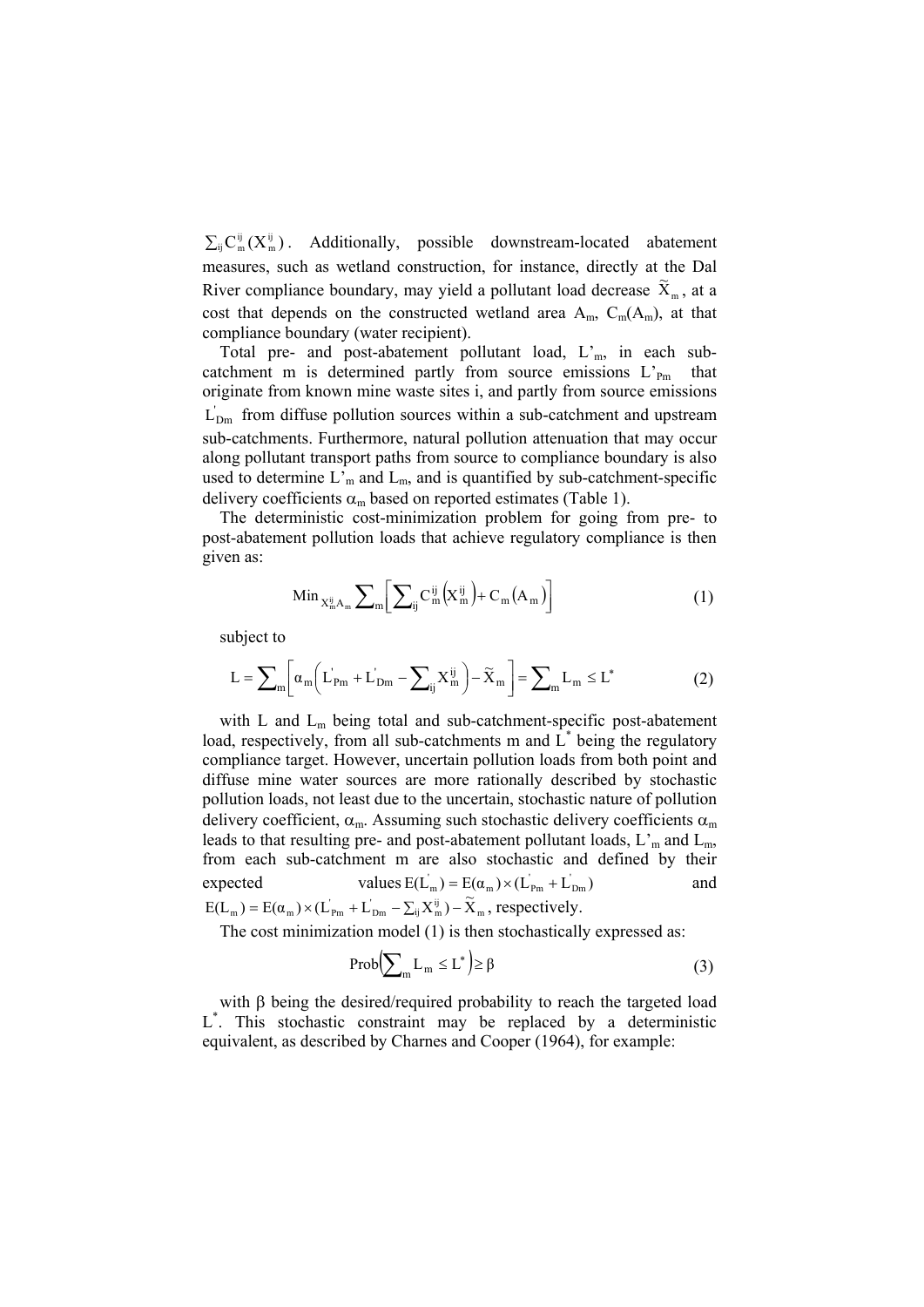$$
\sum_{m} \mu(L_m) + K^{\beta} \sqrt{Var \sum_{m} (L_m)} \le L^* \tag{4}
$$

This consists of expected values and variances of post-abatement pollutant loads,  $\mu(L_m)$  and  $Var\Sigma_m(L_m)$ , respectively. It is then assumed that covariances between different sub-catchments m can be disregarded. The second term in (4) is expressed by the expected load  $\mu(L_m)$  multiplied by the coefficient of variation  $CV(L_m)$ .  $K^{\beta}$  is a parameter for the assumed normal distribution of stochastic loads, which is tabulated for various standard normal probability distribution and probabilities β.

In our specific case study of the two Dal River sub-catchments ( $m = 1$ , 2), Falun and Garpenberg (Fig. 1), we investigate abatement costs for different load variances by using CV values of 0.25, 0.5, 0.75 and 1.0. The desired probability β to reach a target of a 50-percent Zinc load reduction is investigated for values of  $β = 0.8$ , 0.95 and 0.99. Abatement measure costs and other abatement characteristics remain the same as used in Baresel et al. (2003, 2004) and ERMITE Consortium (2004). However, Table 1 lists the main model parameterization (including considered mine waste sites, i, in the notes to Table 1).

#### 3 Results

Fig. 2 and 3 show total annual abatement costs for compliance of a targeted 50-percent Zinc load reduction from the Falun and Garpenberg sub-catchments of the Dal River for different variances CV of the hypothetical normal load distribution and compliance probability β. The resulting minimum total costs for cost-efficient allocation of abatement measures in the catchment increase significantly with increasing load variance (CV) and desired probability (β) to reach the target. Moreover, compared to the deterministic results of Baresel et al. (2004), which is approximately 250 000 SEK per year, the stochastic results obtained indicate much higher minimum abatement costs for regulatory compliance with high probability.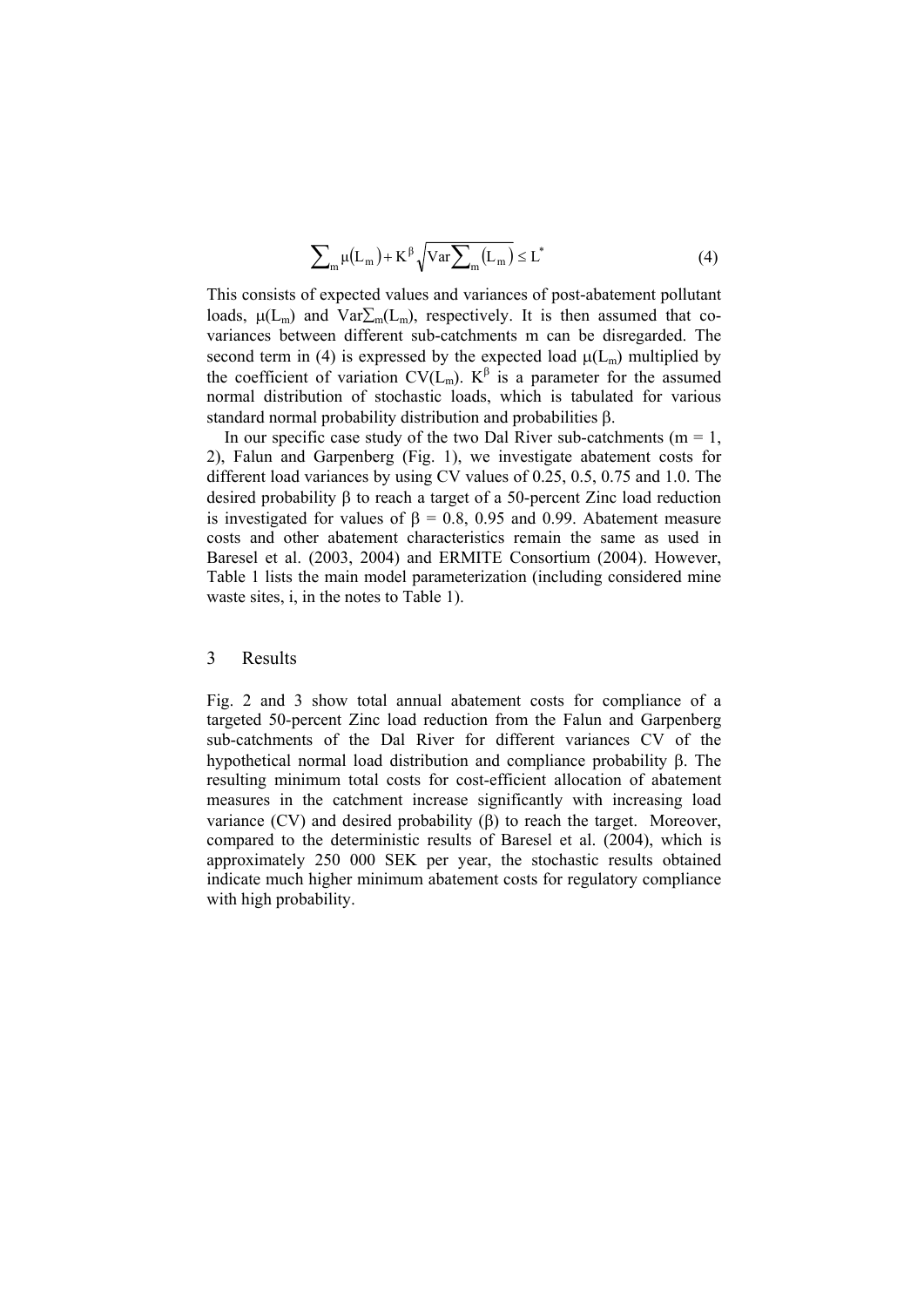

**Fig. 2.** Total annual abatement costs for compliance to a targeted 50 percent Zinc load reduction from the sub-catchments Falun and Garpenberg of the Dal River, for different coefficients of variation CV of the assumed normal load distribution and probabilities  $\beta$  to reach the targeted Zinc load reduction.

The increase of abatement costs with increasing coefficient of variation, CV, (Fig. 2) has a stepwise continuous pattern due to the requirement for discrete cost-intensive abatement measures, such as soil covers at specific mine waste deposits. At a compliance probability of 0.8, and for low CVs at higher probabilities, the cost-efficient abatement solutions consist of the same measure of allocation as in the deterministic solution (water covering of one mine waste site and constructed wetlands in both sub-catchments Falun and Garpenberg). For greater CV and/or β values, however, additional mine waste covering becomes necessary, which results in the illustrated step-wise cost behavior in Fig. 2.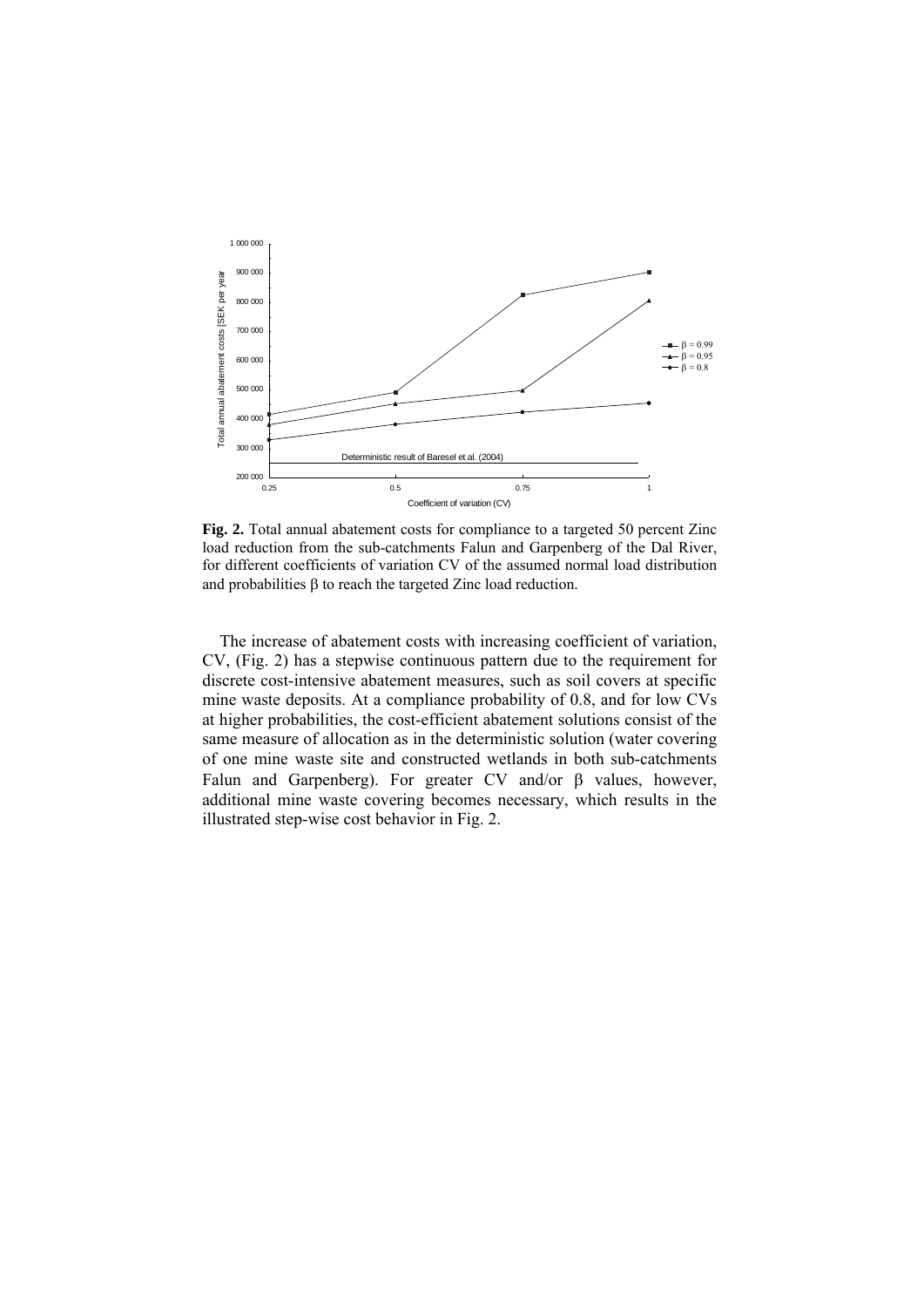

**Fig. 3.** Total annual abatement costs for compliance to a targeted 50 percent Zinc load reduction from the two sub-catchments Falun and Garpenberg to the Dal River for different probabilities β to reach the targeted Zinc load reduction and variances CV of the hypothetical normal load distribution.

Fig. 3 further illustrates minimum total cost for cost-efficient allocation of abatement measures in the Dal River catchment as a function of compliance probability β. This exhibits a smoother, more convex, behaviour than the function of CV in Fig. 2. This is because higher β values at constant CVs cause no change in measure allocation, except for the probability  $\beta = 0.99$  at CV 0.75, which leads to a significant cost step increase in Fig. 3. In all other illustrated cases the size of downstream constructed wetlands, as preferred abatement measures, increases continuously and smoothly with increasing compliance probability β.

### 4 Conclusions and discussion

We have used a stochastic description of total pollution loading from both known mine waste sites (point sources) and diffuse mine water sources, to quantify minimum abatement costs for a targeted 50 percent Zinc load reduction to the Dal River, Sweden. Consideration of stochastic mine water pollution loading implies that cost-efficient abatement measures and associated minimum total costs increase considerably with increasing load variance and desired probability to comply with the targeted load reduction. This increase, however, may be step-wise continuous because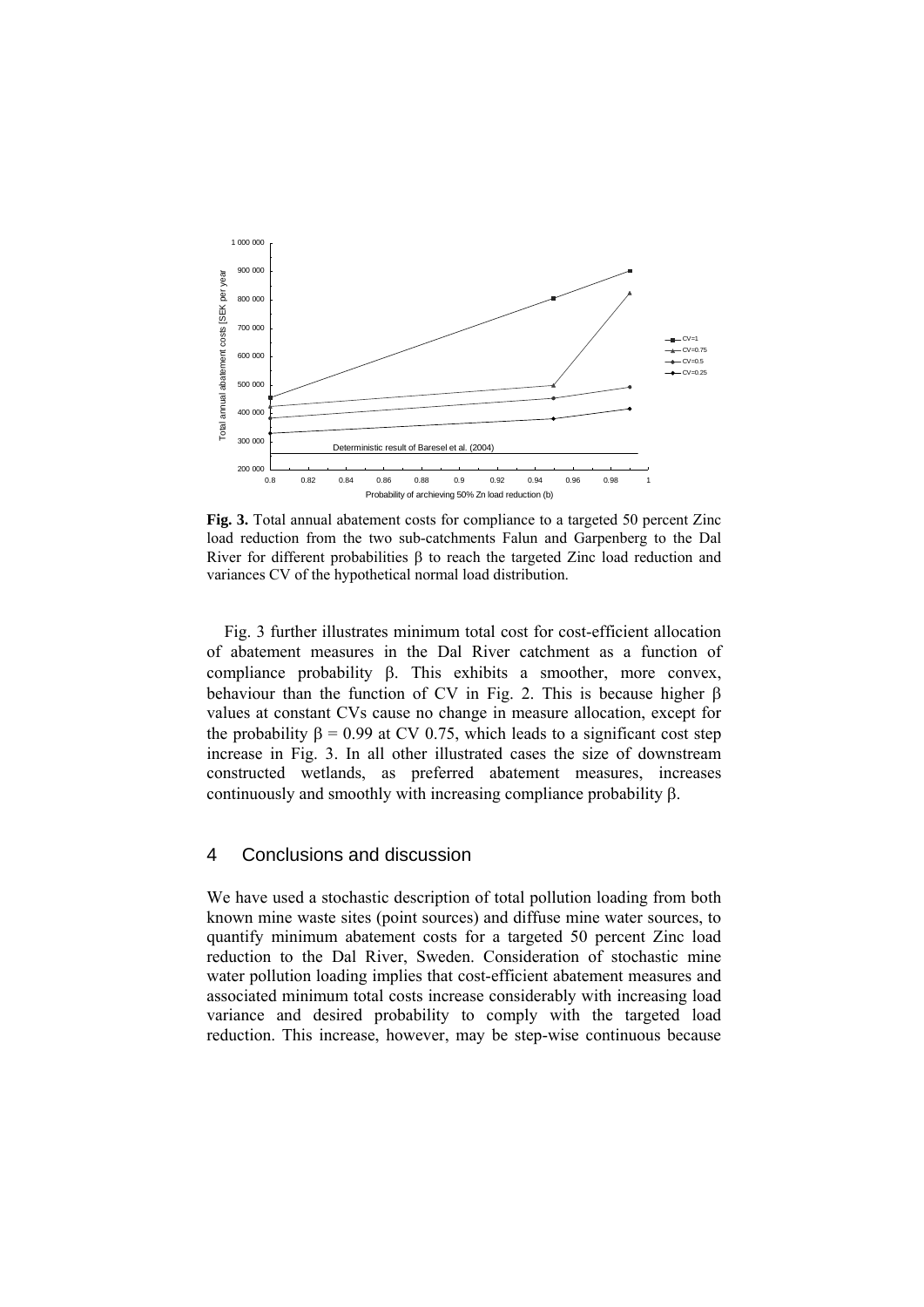the possible cost-efficient abatement solutions include both continuous (such as constructed wetlands) and discrete (such as soil and water covers) measures.

Catchment-scale economic optimisation, as shown in this paper, may generally have to consider deterministically unknown combinations of pollution loads from different mine water sources. The present results therefore imply that high priority should be given to reducing the uncertainty in the quantification of pollutant delivery coefficients, which are in turn determined by the physical transport and biogeochemical reaction processes along the pollutant pathways from source to water recipient.

Our specific case study considers only a limited number of possible abatement measures for mine water pollution, fixed costs for such measures, and the Dal River as the only water recipient of interest. Consideration of alternative abatement measures, associated costs, water recipients, and other possible restrictions will considerably influence sitespecific results of cost-effectiveness. Nevertheless, the more general result aspects and implications of our study show clearly that consideration of the stochastic nature of metal loading to water recipients is important for relevant estimates of total abatement costs and efficient abatement measure allocation. The uncertainty related to such stochastic loading should be as far as possible reduced by site-specific investigations and be considered in decision-making.

## 5 References

- Baresel C, Destouni G (2004) The influence of metal source uncertainty on costeffective allocation of mine water pollution abatement in catchments, *Journal of Environmental Management* (in review).
- Baresel C, Larsén K, Destouni G, Gren I-M (2003) Economic Analysis of Mine Water Pollution Abatement on a Catchment Scale. *ERMITE Report: D5 the European Commission Fifth Framework Programme,* Energy, Environment and Sustainable Development, Contract No EVK1-CT-2000-0078, University of Oviedo, 34 pp.
- Berglund S, Malmström, ME, Jarsjö J, Destouni G (2003) Effects of Spatially Variable Flow on the Attenuation of Acid Mine Drainage in Groundwater. Sudbury 2003 *Mining and the Environment*, May 25-28 2003, Sudbury, Canada. Paper No. 94 (CD-ROM)
- Charnes A, Cooper WW (1964) Chance-constrained programming, *Operations Research* 11(1), 18-39.
- ERMITE Consortium (2004) Mining Impacts on the Fresh Water Environment: Technical and Managerial Guidelines for Catchment-Focused Remediation.